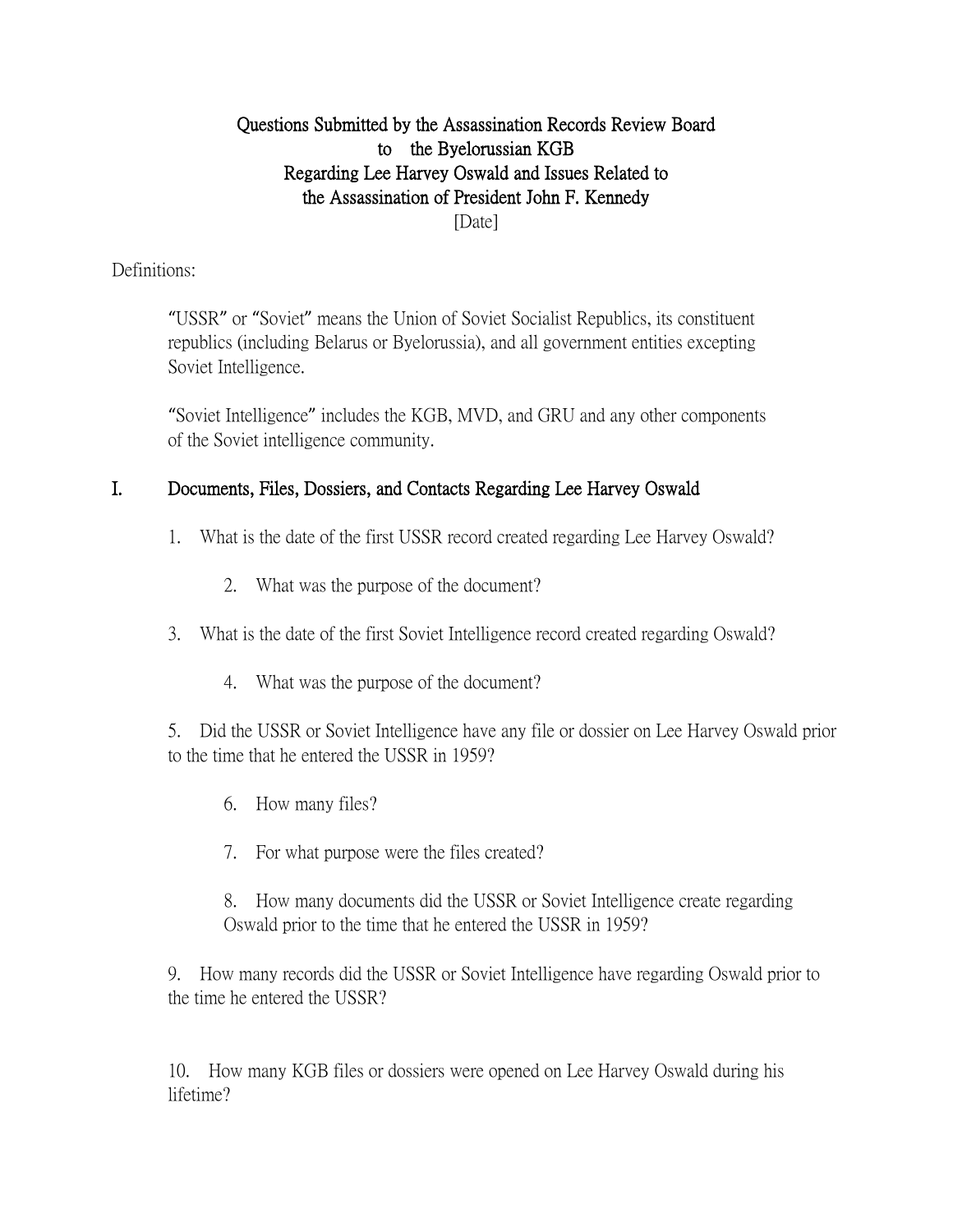11. How many GRU files or dossiers were opened on Lee Harvey Oswald during his lifetime?

12. How many MVD files or dossiers were opened on Lee Harvey Oswald during his lifetime?

13. How many other Soviet Intelligence files or dossiers were opened on Lee Harvey Oswald during his lifetime?

14. How many USSR files or dossiers were opened on Lee Harvey Oswald during his lifetime?

- 15. When was Oswald first interviewed by a USSR or Soviet Intelligence official?
- 16. How many times was Oswald interviewed by a USSR or Soviet Intelligence official?
- 17. Where are the records of those interviews?
- 18. How many different files did the USSR or Soviet Intelligence create regarding Oswald?
	- 19. Prior to his entry into the USSR?
	- 20. During his stay in Moscow?
	- 21. During his entire stay in the USSR?
	- 22. After he left the USSR but before November 22, 1963.
	- 23. After the assassination of President Kennedy.
	- 24. What was the purposes of the files.

### II. Lee Harvey Oswald Prior to His Entry into the USSR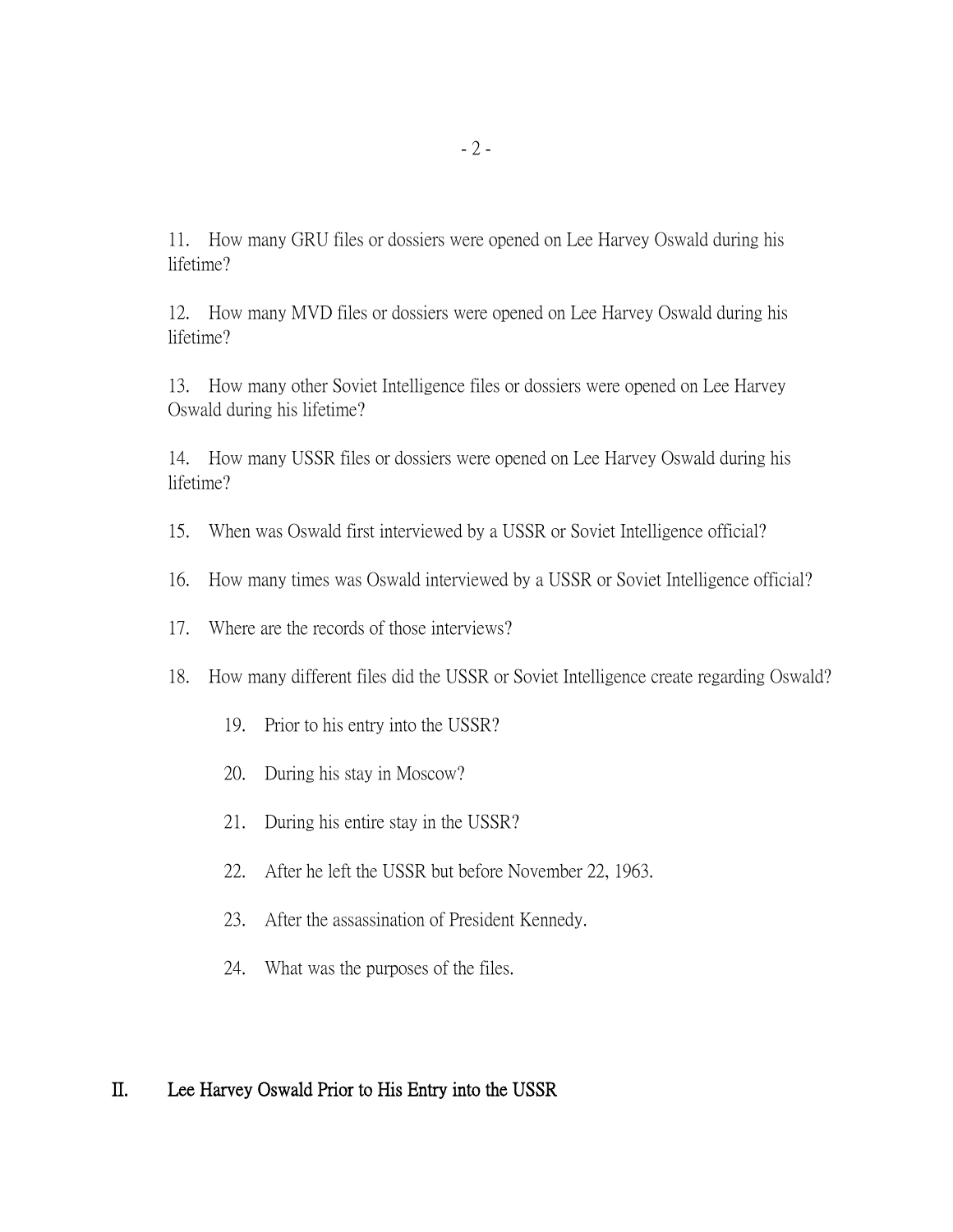25. Did Oswald visit the Soviet Embassy in Tokyo, Japan in 1957 or 1958?

26. Did Oswald have any contact with a representative of the USSR prior to his arrival in Helsinki in 1959?

27. Did Soviet Intelligence have any knowledge of Oswald prior to his arrival in Helsinki?

28. Did Oswald have any contacts with Soviet intelligence prior to his arrival in Moscow?

29. To the extent that the answer to any of the foregoing was "yes," please explain.

30. Did Soviet Intelligence have advance knowledge of Oswald's desire to enter the USSR?

31. Did Soviet Intelligence hear of Oswald's impending travel from another source?

32. Did Soviet Intelligence hear from Oswald himself prior to his departure from the US?

33. Did the Soviet Consulate in Helsinki have any advance notice of Oswald's arrival and intention to enter the USSR?

34. When did Oswald first contact the Soviet Consulate in Helsinki?

35. How was the first contact made?

36. Did Oswald tell the Soviet Consul in Helsinki of his desire to stay in the USSR?

37. Why did Oswald receive a visa in only two working days in Helsinki when a five to 14 day waiting period was the norm for American visitors at that time?

38. For what kind of visa did Oswald apply?

39. Why did Oswald receive a six-day tourist visa?

40. Who interviewed Oswald at the Soviet Consulate in Helsinki?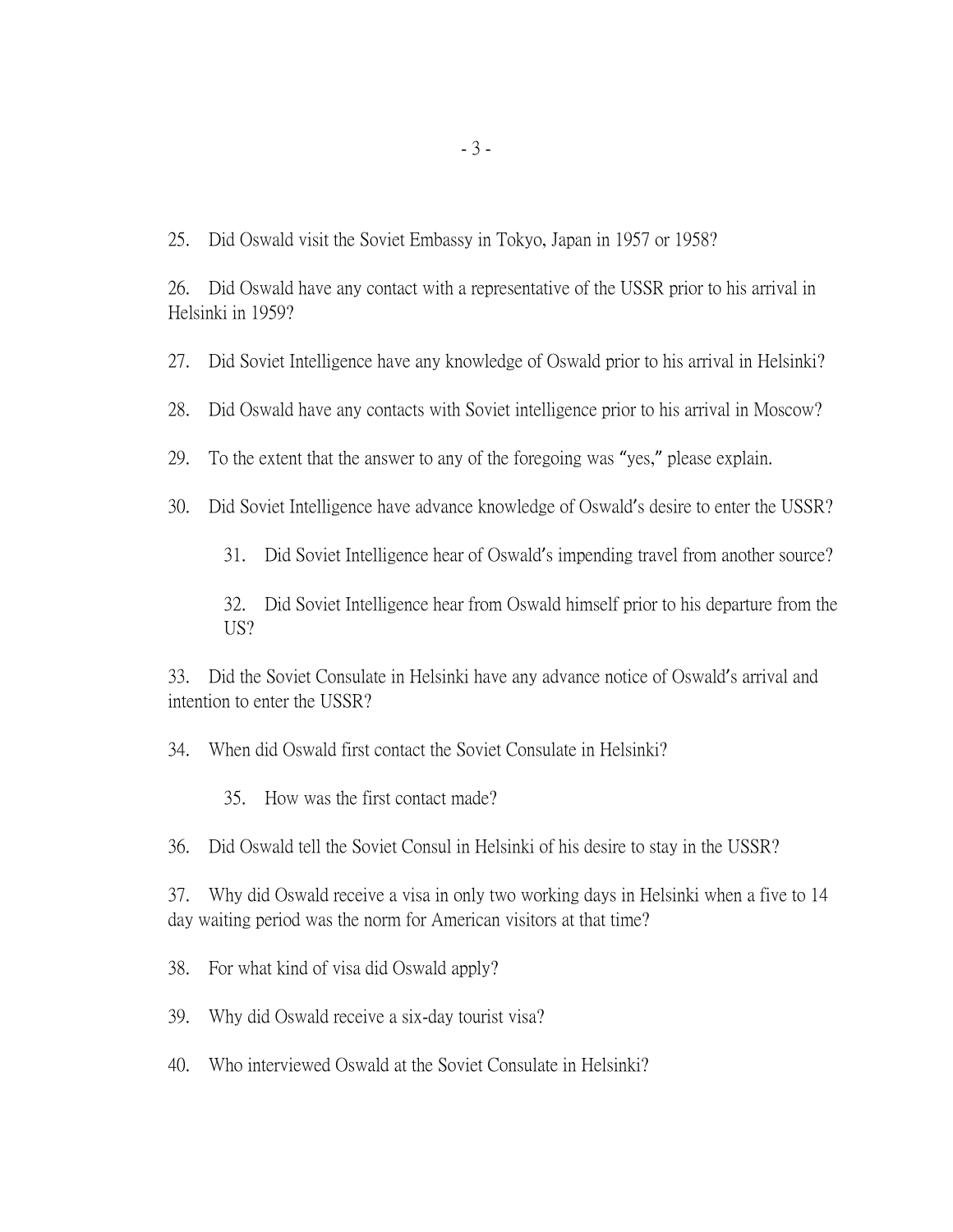- 41. What comments did the Soviet Consul in Helsinki make about Oswald in his report?
- 42. What reasons did Oswald give the Soviet Consul for wanting to enter the USSR?

43. Who in the USSR did the Soviet Consul in Helsinki notify of Oswald's visa request and intention to enter the USSR?

- 44. Was this the normal procedure for all American visitors?
- 45. Was Oswald's story and/or identity checked in any way?
- 46. Were visitors to the Soviet Consulate in Helsinki photographed?
	- 47. Was Oswald photographed?
	- 48. If so, does any picture still exist?
- 49. Did the Soviet Consulate have a way of contacting Oswald in Helsinki?
	- 50. Did they know his local address?
	- 51. Did Oswald stay at any hotel other than the Torni Hotel in Helsinki?
- 52. Was Oswald surveilled in Helsinki?
	- 53. By whom?
	- 54. For what purpose?

55. Did the Finnish Government conduct photo surveillance of the Soviet Consulate in Helsinki?

- 56. Did Oswald travel to Sweden following his arrival in Finland?
- 57. Did Oswald ever visit the Soviet Embassy in Stockholm in 1959? For what purpose?
- 58. Were visitors to the Soviet Embassy in Stockholm photographed?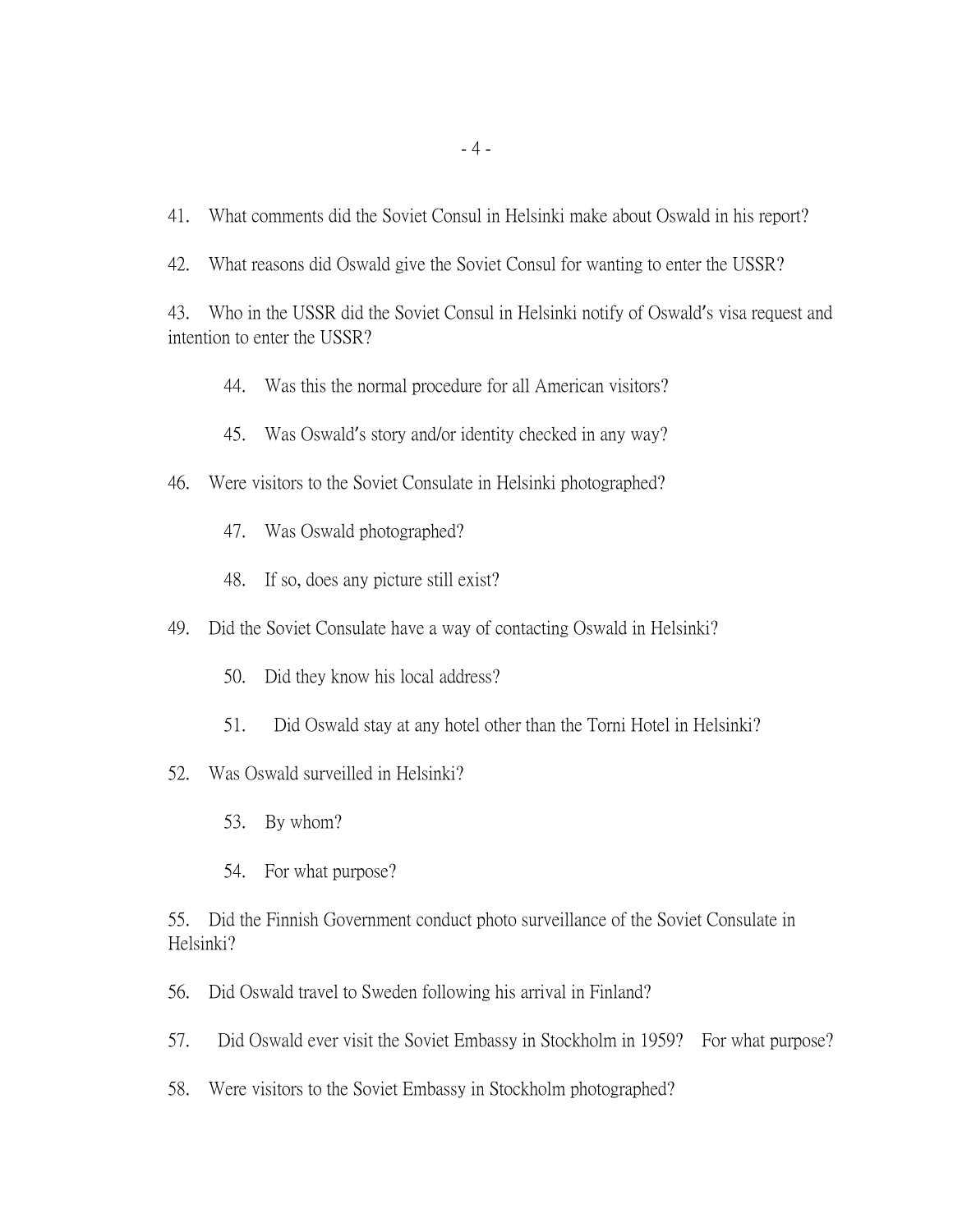- 59. Was Oswald photographed?
- 60. If so, does any picture still exist?

61. Were visitors crossing the border from Helsinki into the USSR at the Vainikkala crossing point photographed?

- 62. Was Oswald photographed?
- 63. Does any picture still exist?

### III. Lee Harvey Oswald in Moscow in 1959

64. Where and when did Lee Harvey Oswald enter the Soviet Union?

#### A. Oswald**'**s Visits to the American Embassy in 1959

- 65. How many times did Oswald visit the US Embassy in 1959?
	- 66. What were the dates and times?

67. Are there any photographs of Oswald entering or leaving the American Embassy?

68. Was real time audio surveillance of the American Embassy conducted in 1959 which was not recorded on audio tape? Do notes, transcripts, or reports exist of:

statements made by Oswald himself?

conversations between Oswald and others?

conversations about Oswald by third parties?

69. Do any audio tape recordings (or transcripts of audio tape recordings) exist of Oswald or of third party conversations about Oswald in the American Embassy?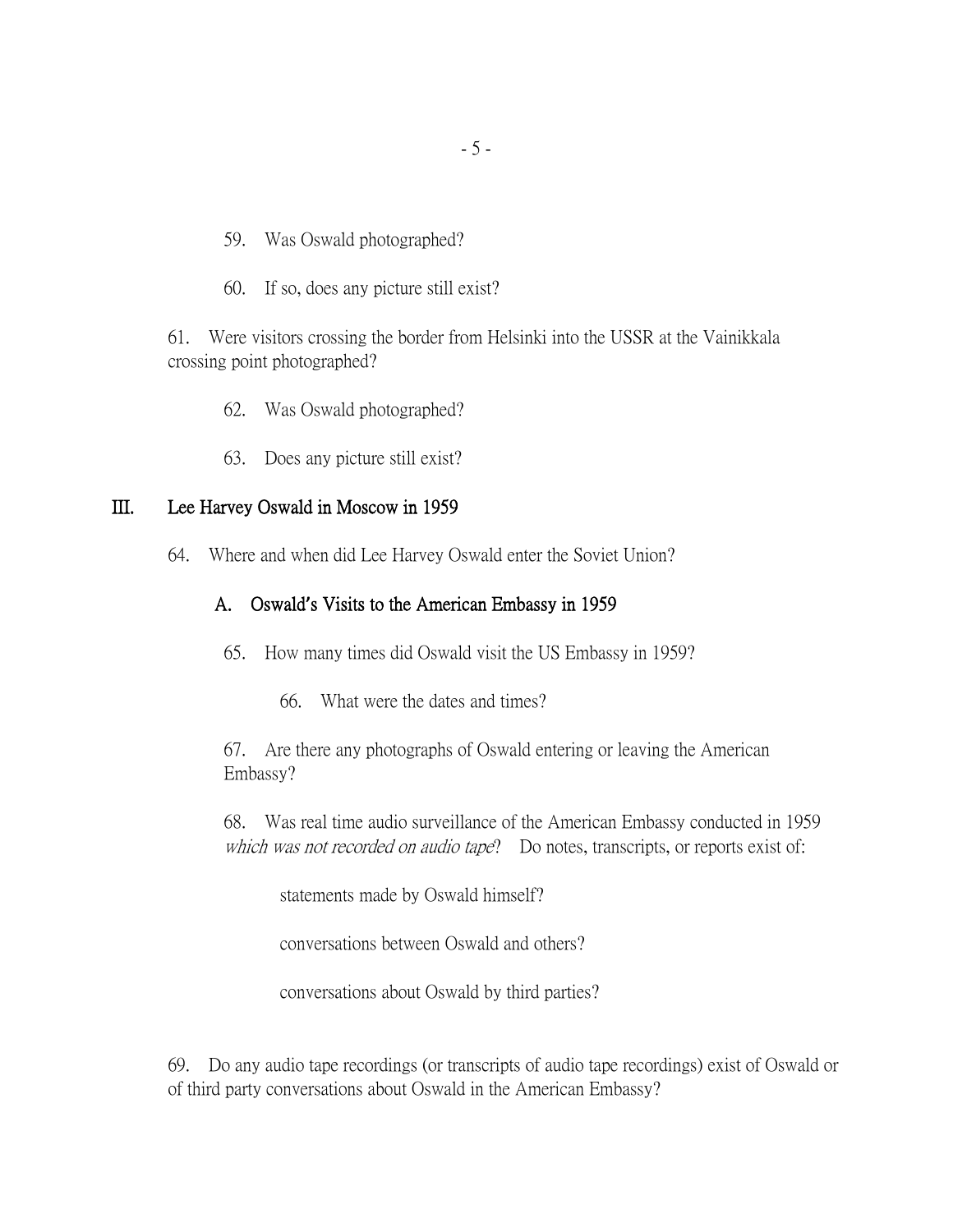70 . Did Oswald ever go above the ground (reception) floor of the Embassy?

71. Where did he go?

72. Why?

73 . Did Oswald have any contact with an American intelligence officer at the Embassy?

- 74. If so, whom?
- 75. When?
- 76. How many times?

77. Where in the American Embassy (which floors) were the offices of Richard Snyder and John McVickar located?

78. What dates did Mrs. Oliver (Joan) Hallett act as the ground floor receptionist for the American Embassy?

## B. Oswald**'**s Injury and Hospitalization

- 79. Who discovered Oswald in his Hotel Berlin room after he slashed his wrist?
- 80. Who was notified of Oswald's attempt to commit suicide?
- 81. Who was the elderly American Oswald reported meeting in the hospital?

82. Which employee of the American Embassy visited this elderly American in Botkin Hospital Ward 7?.

83. Did the American Embassy know Oswald was hospitalized?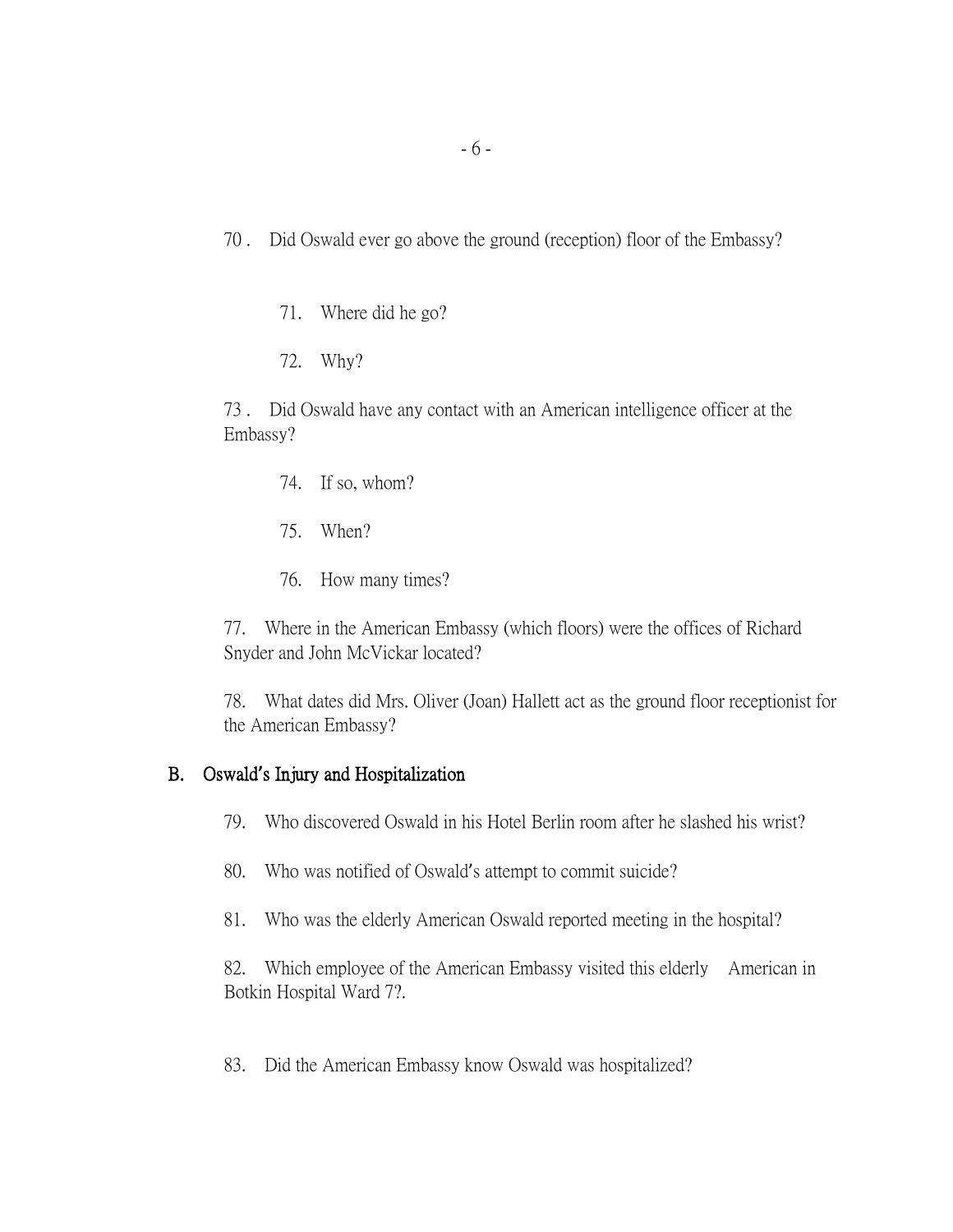- 84. When?
- 85. Was the American Embassy notified of Oswald's hospitalization?
	- 86. By whom?
	- 87. When?
	- 88. Who was notified?
- 89. Did the American Embassy ever check on Oswald's well-being in the hospital?

90. Who called the hospital from the American Embassy on 24 October to check on Oswald's release?

- 91. Do any of Oswald's medical records still exist?
	- 92. Was a psychological profile performed on Oswald?
	- 93. If so, what were the conclusions of the psychological profile?
- 94. Why was Oswald transferred to ward 7 on October 23rd?
- 95. What type of ward was he in prior to October 23rd?
- 96. Did anyone visit Oswald in the hospital?
	- 97. Who?
	- 98. When?

### C. Oswald**'**s Activities in Moscow in 1959

99. Does any chronology exist of Oswald's activities in Moscow in 1959 prior to his departure for Minsk?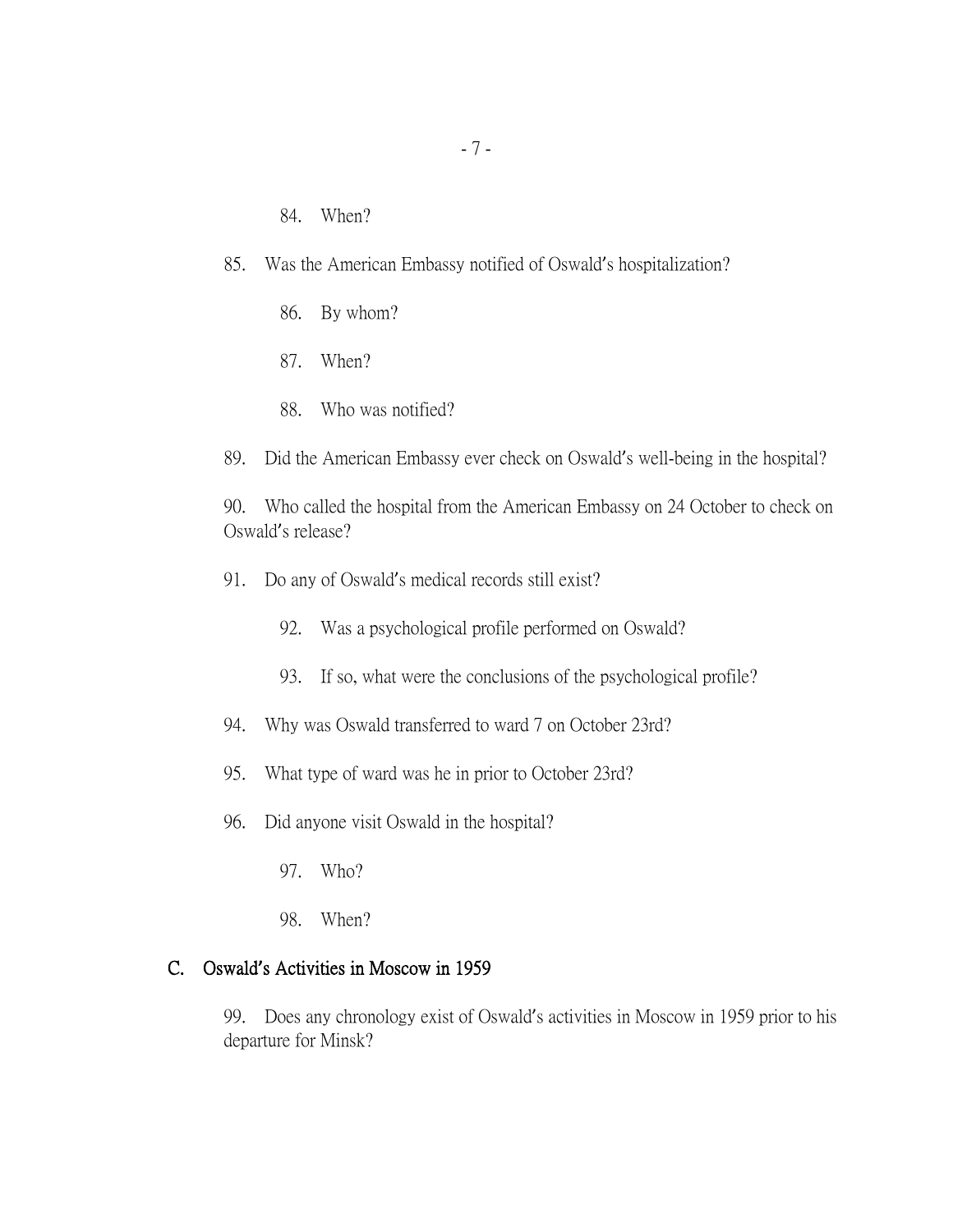100. Do Intourist reports exist of Oswald's activities in Moscow prior to his departure for Minsk?

101. Was Oswald surveilled in Moscow prior to his departure for Minsk?

102. Do the surveillance reports still exist?

103. Who packed Oswald's belongings at Hotel Berlin and arranged his move to the Hotel Metropole on October 28?

104. Why?

105. Do any recordings, transcripts, or reports exist of Oswald in either the Hotel Berlin or the Hotel Metropole?

106. Do any recordings, transcripts, or reports exist of Oswald's interviews with the following American journalists:

Aline Mosby on or about Oct. 31 and Nov. 13?

Priscilla Johnson on or about Nov. 16?

107. What contacts did Oswald have, directly or indirectly, with Soviet Intelligence officers prior to his departure for Minsk?

108. Was Oswald ever debriefed by any branch of Soviet Intelligence?

109. When?

110. By whom?

111. Do any recordings, transcripts, or reports still exist?

112. What information did Oswald reveal about his military service?

113. What efforts were made by the Soviet Government to check or confirm Oswald's bona fides?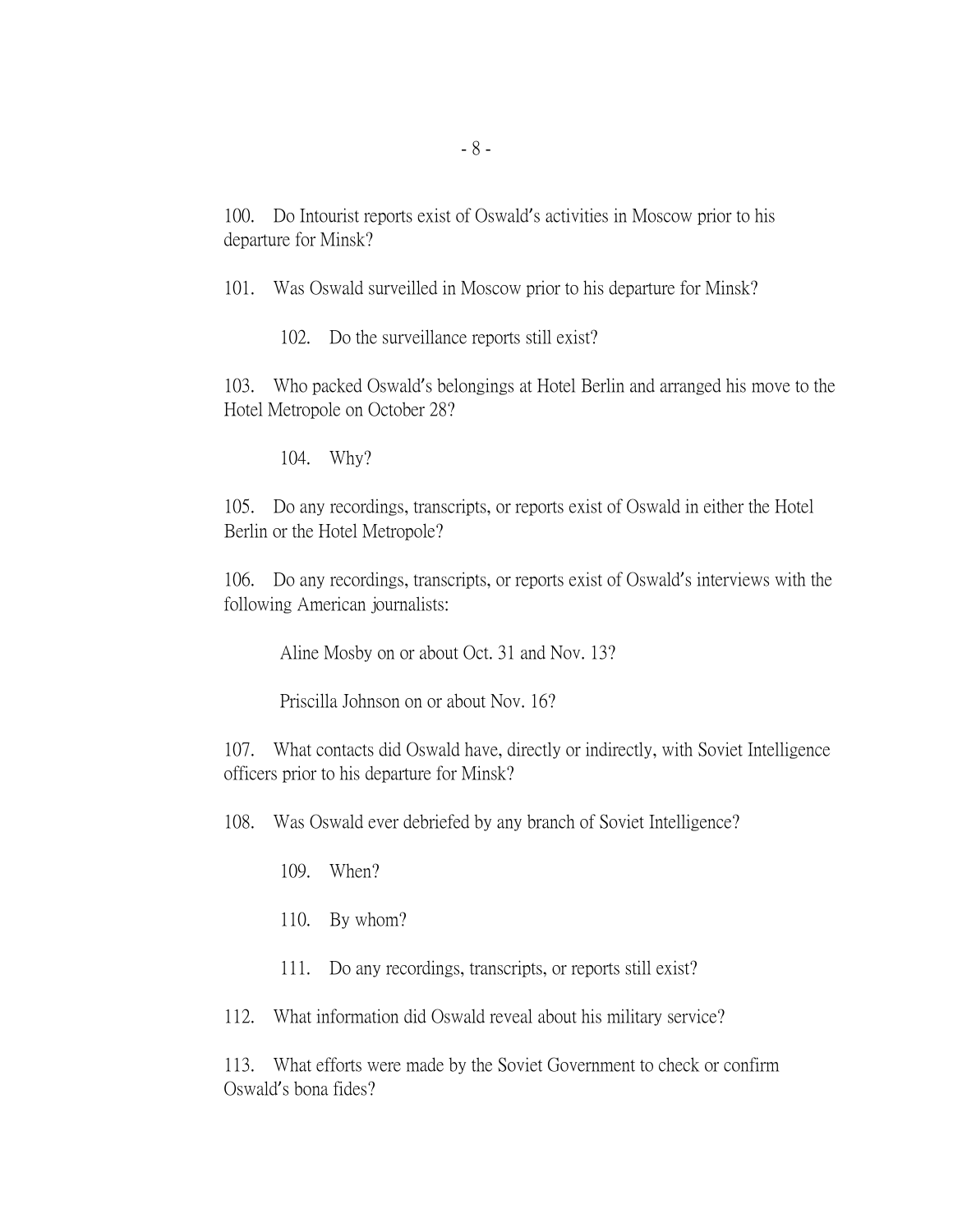114. Do any reports on Oswald from the following agencies still exist:

USSR Ministry of Internal Affairs?

OVIR?

115. Does any copy of Oswald's letter to the Supreme Soviet requesting citizenship still exist?

116. Who paid Oswald's bills (hotel, food, etc.) between the time his visa expired and he left for Minsk early in January 1960?

- 117. When did Oswald leave Moscow?
	- 118. Did anyone accompany him to Minsk?
	- 119. Who paid for Oswald's train ticket to Minsk?

## IV. Marina Prusakova Oswald (n**é**e Marina Nikolaevna Prusakova)

- 120. Did Soviet Intelligence have any file or dossier on Marina Nikolaevna Prusakova.
	- 121. How many files did it have?
	- 122. When were the files opened?
	- 123. For what purpose were the files made?

124. Did Marina Nikolaevna have any contacts with Soviet Intelligence prior to the time she met Oswald?

- 125. Was she a source of information?
- 126. Was she an employee, agent, or officer?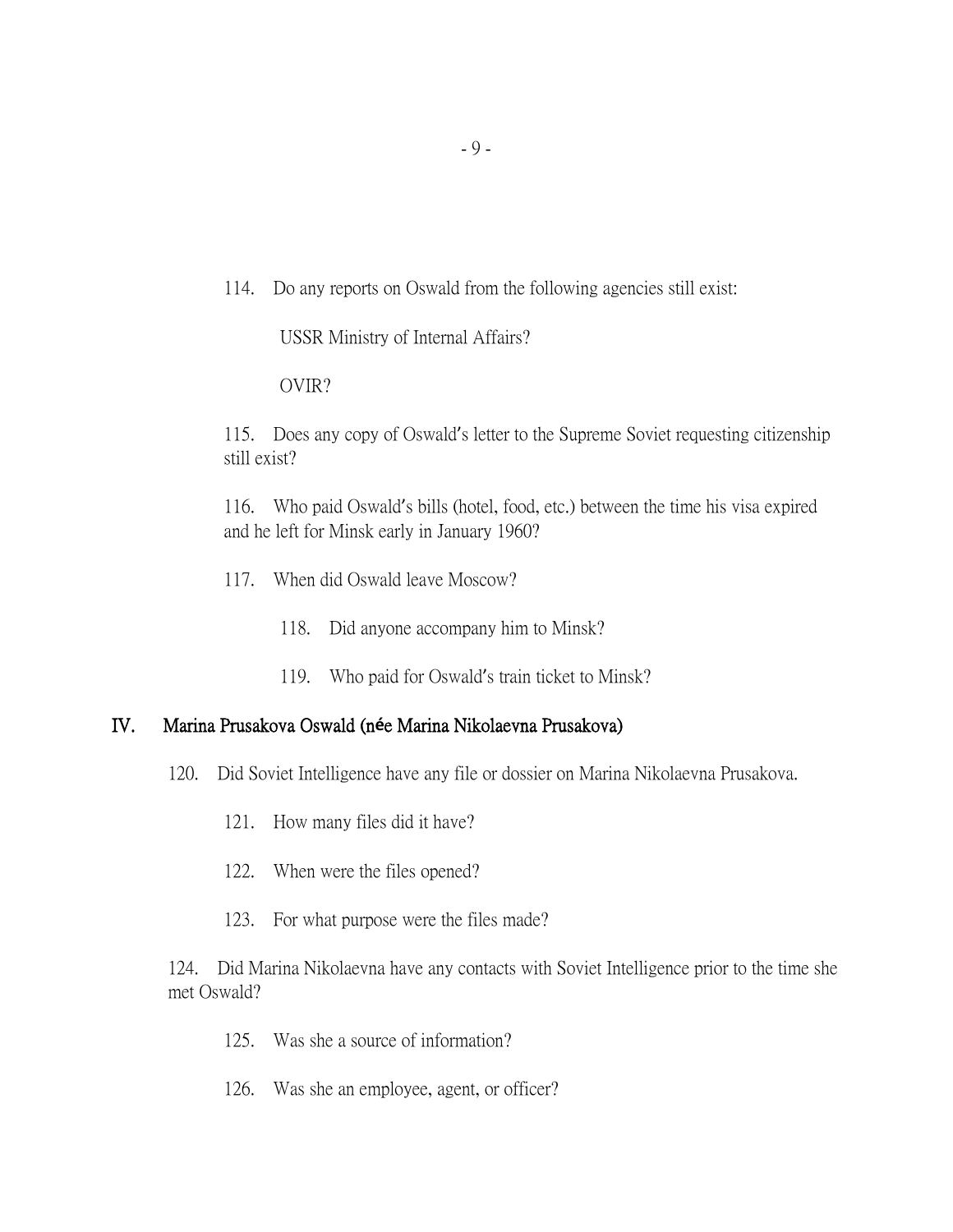127. Was Soviet Intelligence aware of any attempt by Marina Nikolaevna to establish a relationship or contact with American defector Robert Edward Webster in the autumn of 1960 when they resided in the same apartment building in Leningrad? 128. Was Marina Nikolaevna directed by any facet of Soviet Intelligence to attempt to establish a relationship or contact with American defector Robert Edward Webster in the

autumn of 1960 when they resided in the same apartment building in Leningrad.

129. Was Marina Nikolaevna directed by any facet of Soviet Intelligence to establish a relationship with Oswald?

130. For what purpose?

131. Did Marina Nikolaevna ever report to Soviet Intelligence or the USSR on any matters regarding Oswald?

132. Was Marina Nikolaevna directed by any facet of Soviet Intelligence to return to the United States with Oswald?

- 133. By whom?
- 134. When?
- 135. For what purpose?

136. Did Marina Nikolaevna receive any training from any facet of Soviet Intelligence?

137. Did Marina Nikolaevna have any contact with Soviet Intelligence after leaving the USSR?

- 138. How?
- 139. Where?
- 140. When?

141. What communications did Marina Nikolaevna have with the USSR or Soviet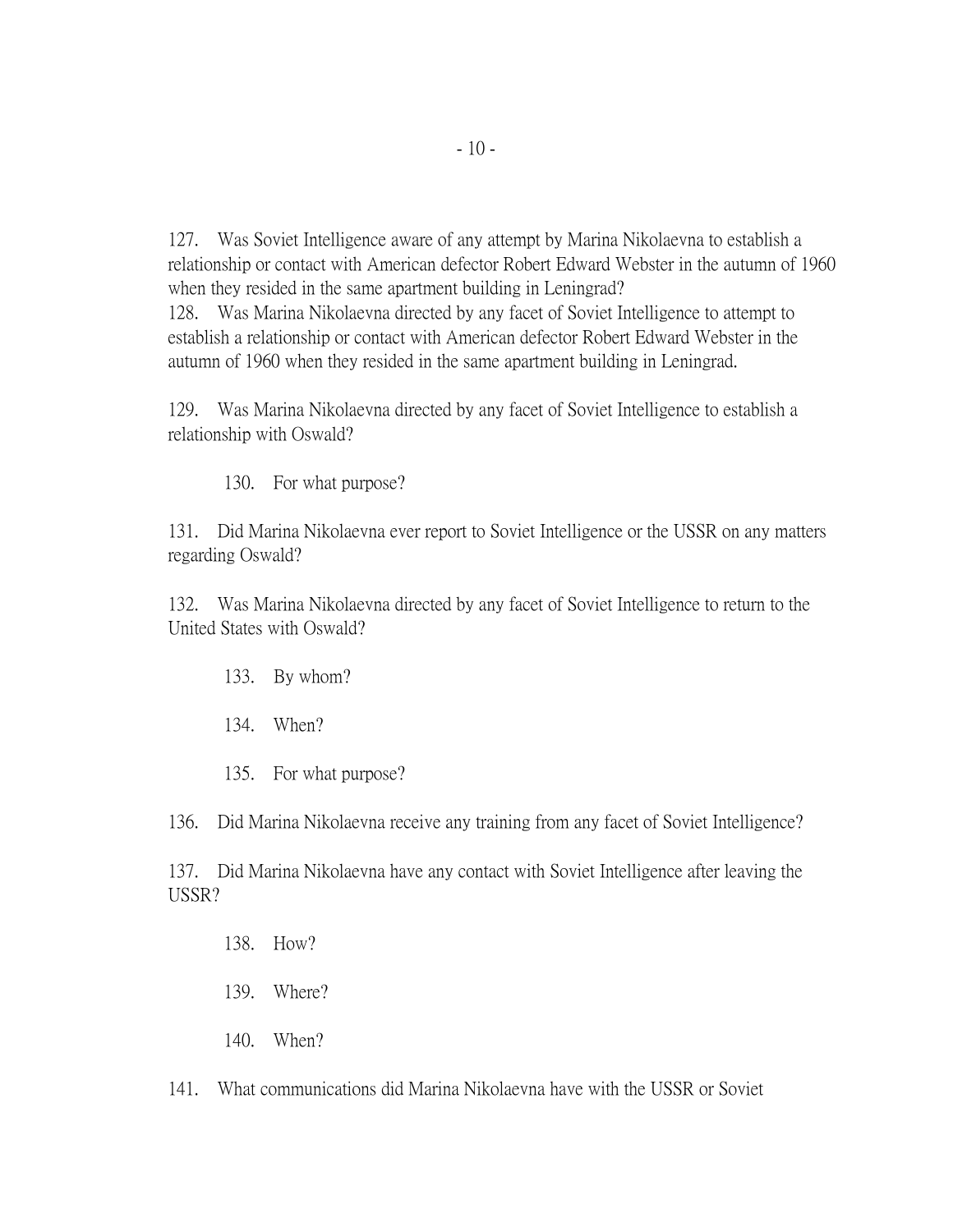Intelligence after leaving the USSR?

142. Were Marina Nikolaevna's personal letters to and from the USSR intercepted by Soviet Intelligence?

- 143. If so, why?
- 144. Do records still exist of their content?
- 145. Do Marina Nikolaevna's employment records as a pharmacist still exist?

146. When did she begin and terminate her employment?

147. Were their any gaps in her employment due to vacations, training, or other reasons?

### V. Oswald**'**s Activities in Minsk

148. Do any reports on Oswald from the Belorussian Ministry of Foreign Affairs still exist?

149. How proficient was Oswald's spoken Russian: poor, fair, good, very good, or excellent?

- 150. Did Oswald have a telephone?
- 151. Did Oswald read any publications, periodicals, newspapers, or books in any language?
- 152. What did he read regularly?
- 153. What books did he read?
- 154. Was Oswald ever a member of a Gun Club in Minsk?
	- 155. Did he go hunting?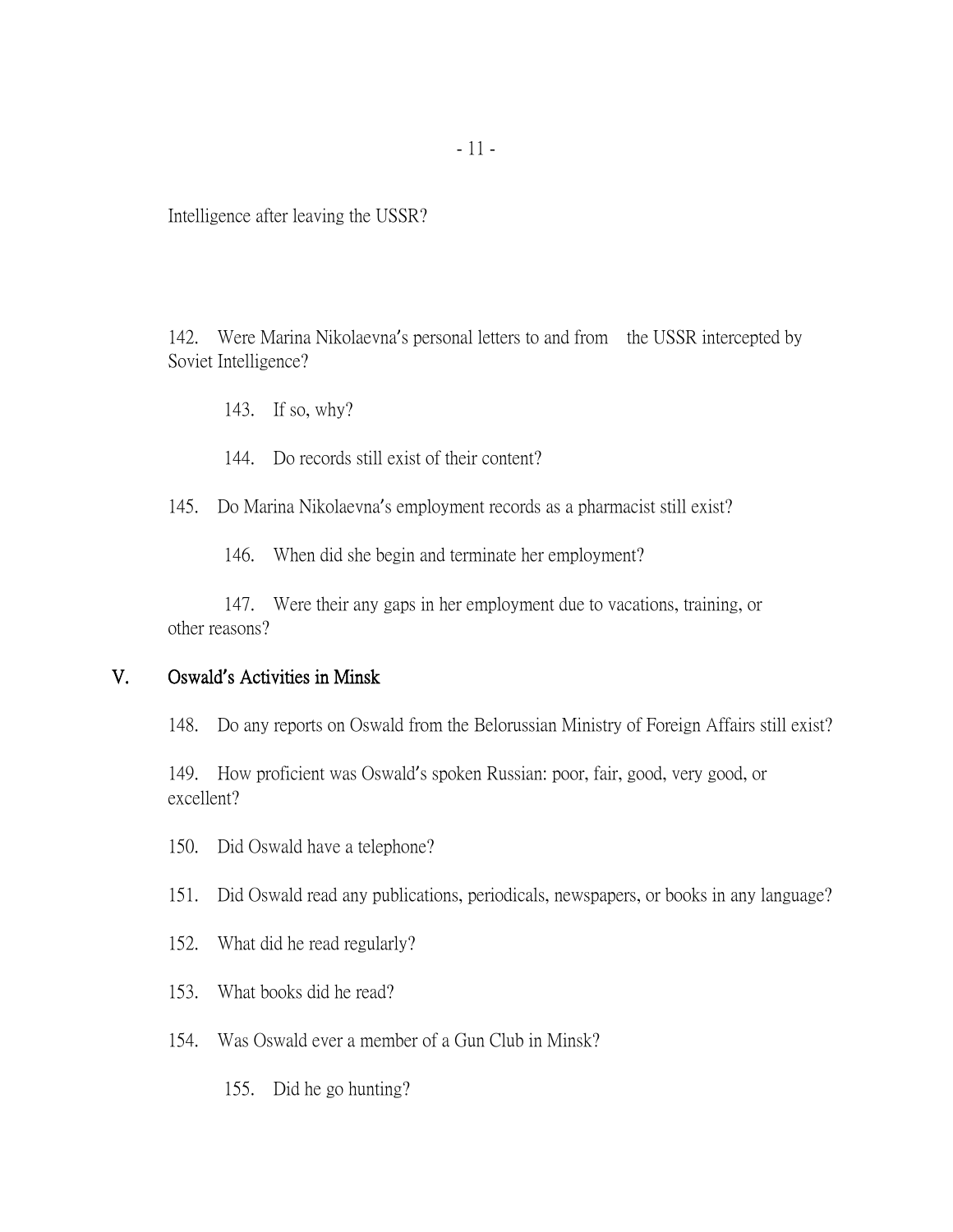- 156. With what types of weapons?
- 157. What was his proficiency with the weapons used?

158. From whom did Oswald receive letters and other communications: from outside the USSR?

from inside the USSR?

- 159. Were Oswald's letters to or from the USSR intercepted?
	- 160. By whom?
	- 161. For what purpose?
	- 162. Do any records of their contents still exist?
- 163. Were letters between Oswald and the American Embassy in Moscow intercepted?
	- 164. Do any copies or records of their contents still exist?
- 165. Do surveillance reports from Soviet Intelligence agents in Minsk still exist of:

Oswald at work?

Oswald's social life?

Oswald and Marina Nikolaevna at home?

166. Do any transcripts or reports exist of conversations between Oswald and Marina Nikolaevna at home in their apartment in Minsk?

167. Did Oswald ever travel outside of Minsk?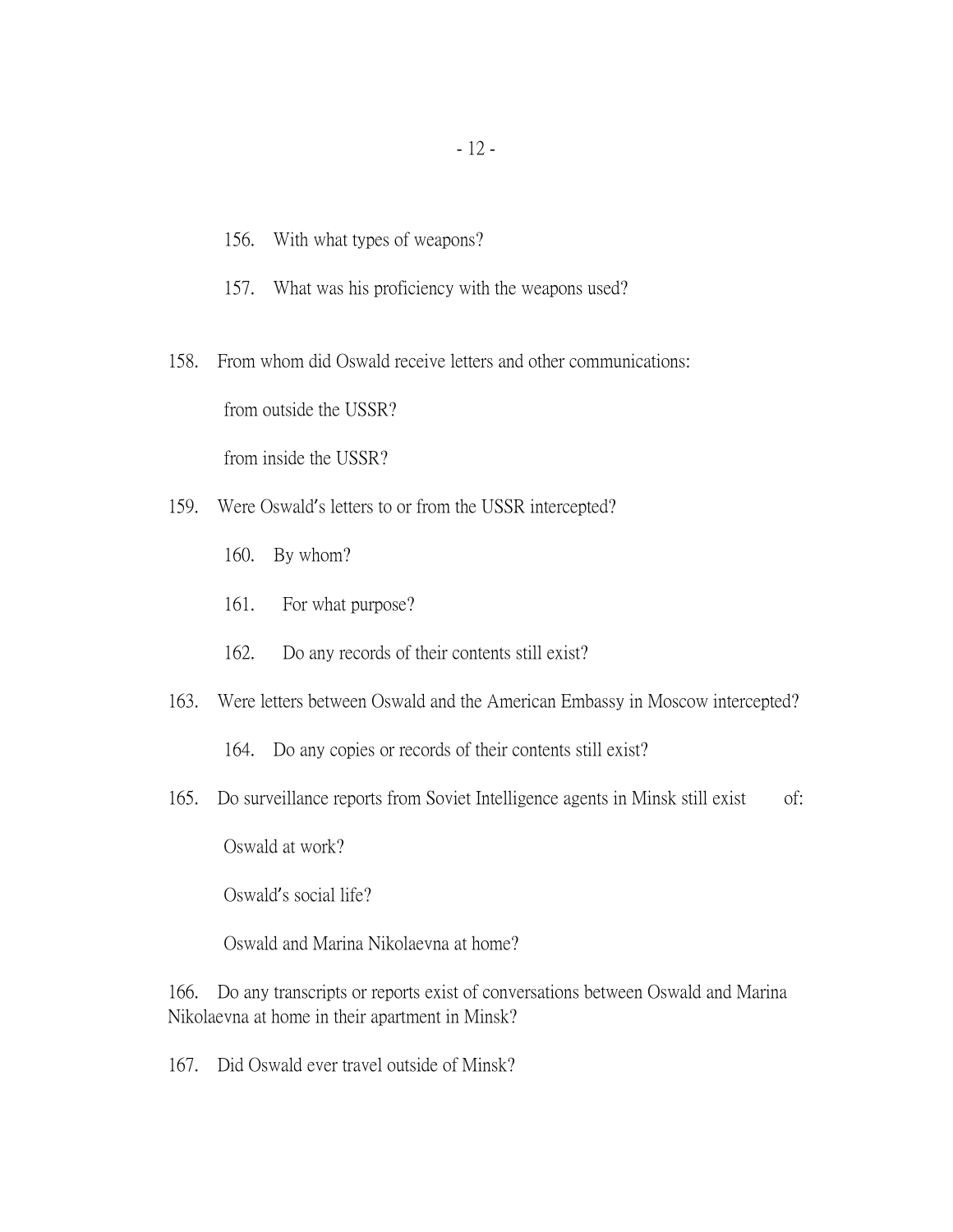168. When?

169. Where?

170. For what purposes?

171. Could Oswald travel outside of Minsk without permission?

172. Did Oswald receive any performance evaluations in his job at the Byelorussian radio and television factory?

173. Do any of his work records still exist?

174. Did Oswald meet any Americans in Minsk?

- 175. Who?
- 176. When?
- 177. How?

178. Do records identify which of Oswald's Minsk friends, acquaintances, and co-workers had ties to Soviet Intelligence?

179. Did Oswald ever visit the American Embassy in 1960 and 1961?

180. Did Oswald meet with any American Embassy personnel in 1960 or 1961?

181. Do any audiotapes, transcripts, or records of conversation between Oswald and any American Embassy personnel in 1960 and 1961 exist?

# VI. The Departure of Oswald and Marina Nikolaevna Oswald from the USSR in 1962.

182. How many times did Oswald visit the American Embassy in 1962?

183. When?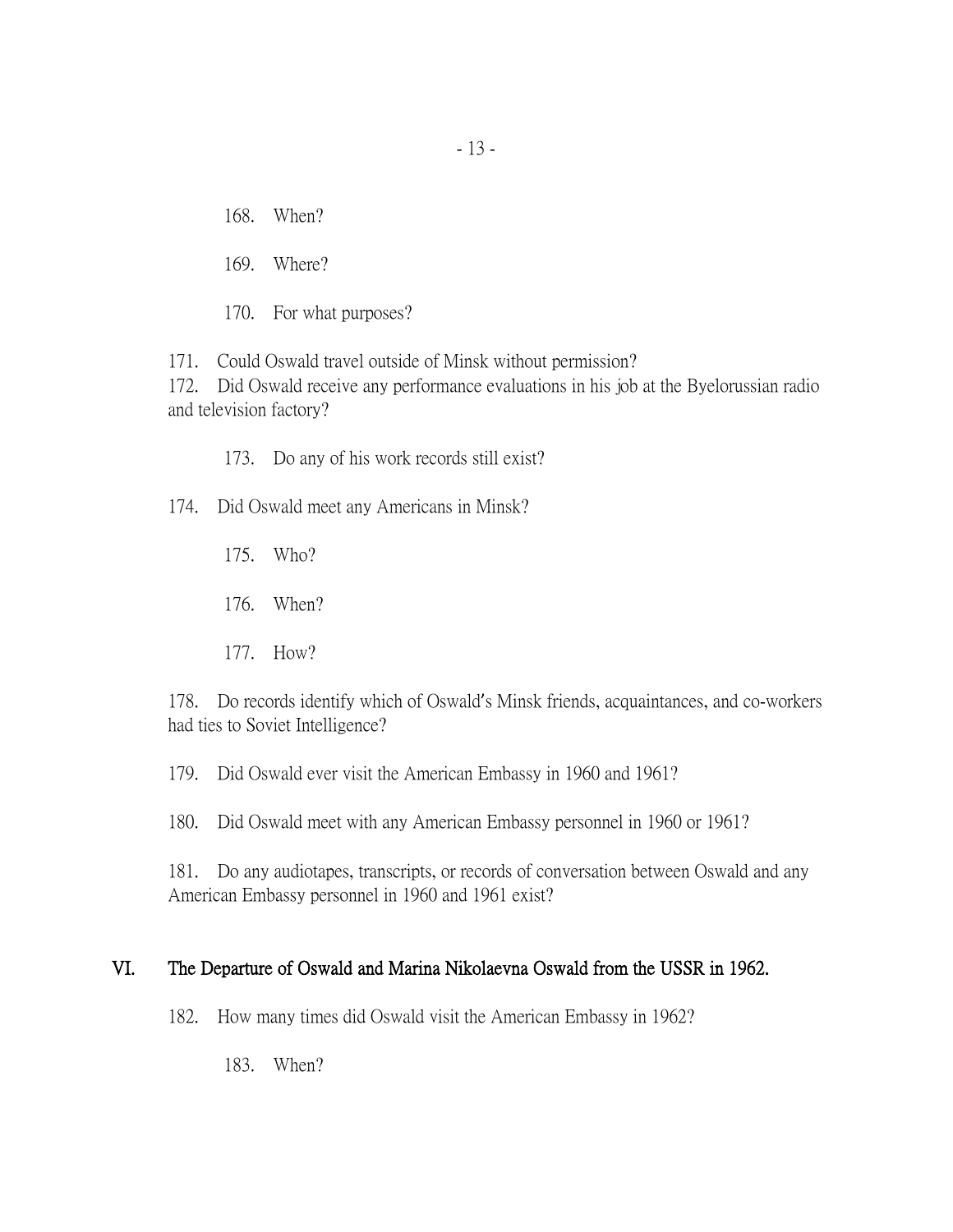- 184. For what purposes?
- 185. Was Marina Nikolaevna with him?

186. Did Oswald have permission to travel to the American Embassy in Moscow in 1962?

187. Was Oswald photographed entering or leaving the American Embassy in 1962?

188. Do any photographs of Oswald or Marina Nikolaevna still exist?

- 189. Did Oswald need permission to leave the USSR?
	- 190. From whom?
	- 191. Did he ask for permission to leave the USSR with his wife and child?

192. If so, was his request expedited or did it receive any special handling?

193. Do any audiotapes, transcripts, or records or conversations between Oswald and any American Embassy personnel in 1962 exist?

194. Why were Marina Nikolaevna and child permitted to leave the USSR with Oswald in 1962?

- 195. Who granted permission?
- 196. Was her application to leave expedited or granted special handling?

### VI. Robert Edward Webster

197. Does a chronology exist of the activities of American defector Robert Edward Webster in the USSR?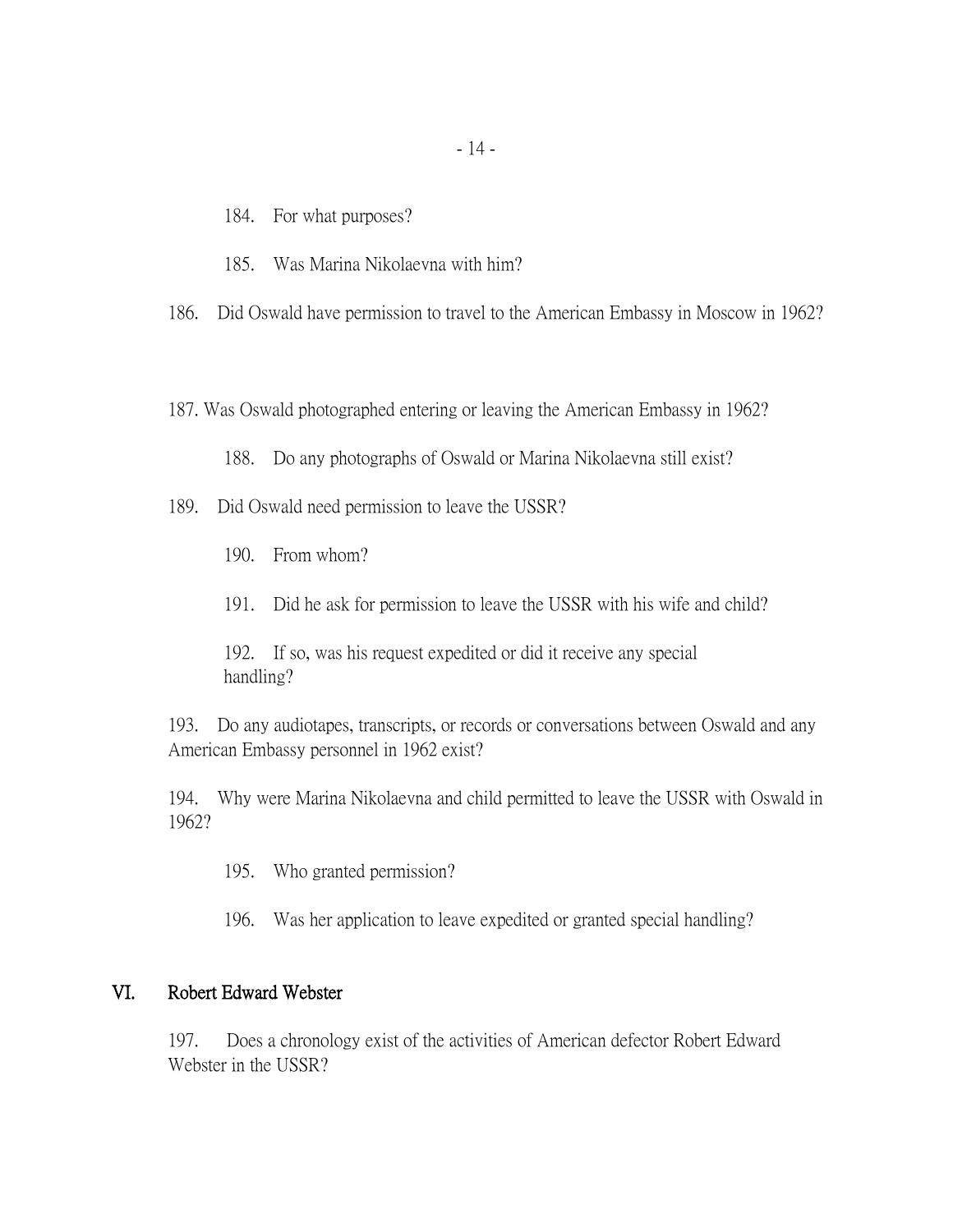198. What were Webster's activities in Sept. and Oct. 1959?

199. Were was Webster living between the closing of the American Exhibition (September 4) and his appearance at the American Embassy on October 17, 1959?

200. How many times did Webster visit the US Embassy in Moscow in 1959?

201. What were the dates and times?

202. Do photographs exist of Webster entering or leaving the American Embassy?

203. Do any official photographs exist that were taken of Webster by any government agencies following his defection?

204. Do any audio tape recordings (or transcripts of tape recordings) exist of Webster or of third party conversations about Webster in the American Embassy?

205. When and how many times did he visit the American Embassy?

206. Did Marina Nikolaevna Prusakova ever meet with Robert Edward Webster, either before or after her marriage to Lee Harvey Oswald?

207. If so, when?

208. Why?

## VIII. General Questions

209. Did Oswald bring anything with him of intelligence interest when he entered the USSR?

210. Did he orally provide any information on U-2 operations?

211. Did he provide any documentation on the U-2 program or aircraft?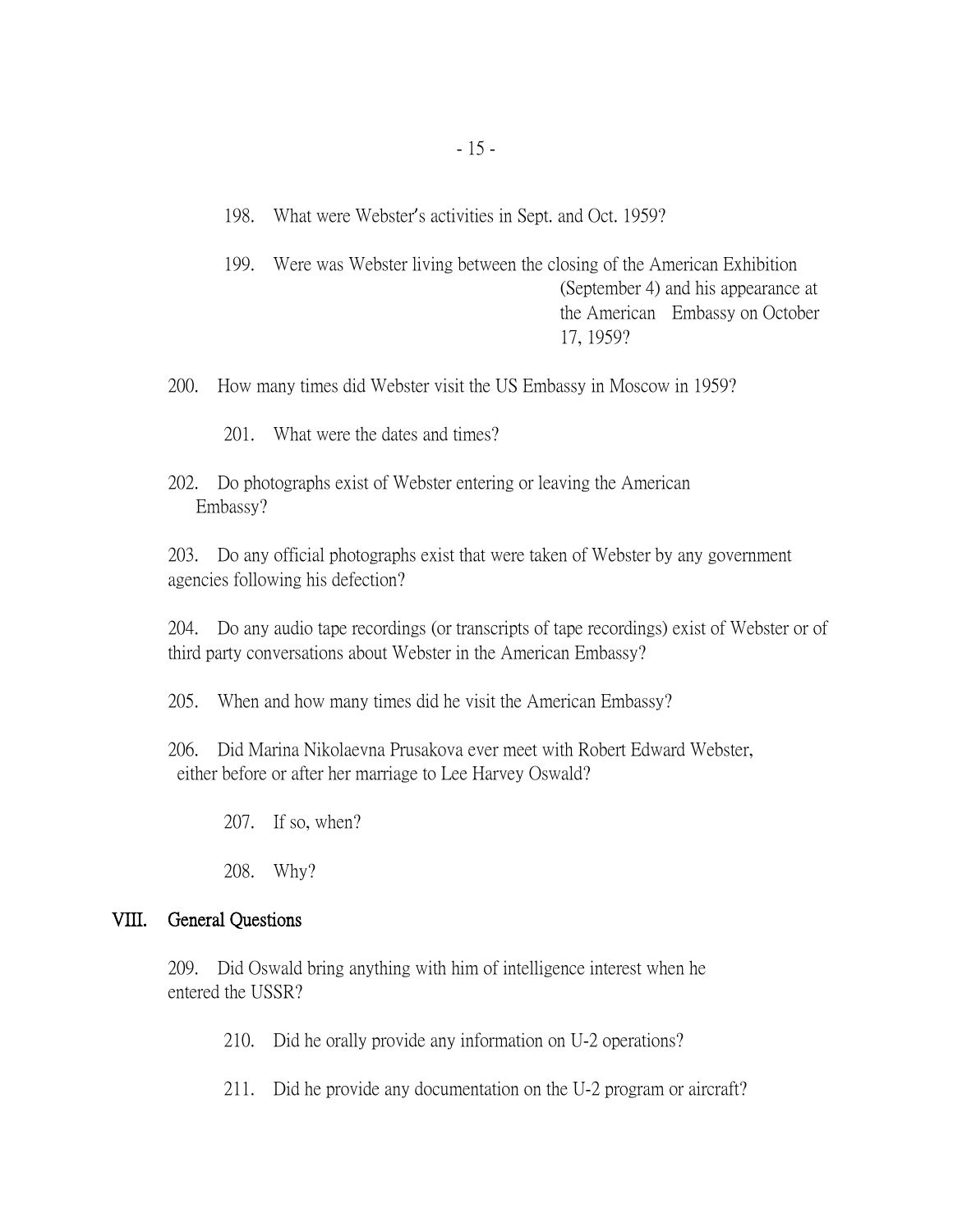212. Did Oswald ever meet, observe, or communicate with Francis Gary Powers while they were both in the USSR?

213. Did any Soviet Intelligence organization or any other Eastern Bloc intelligence organization surveil or monitor the activities of Oswald and/or Marina Nikolaevna after their departure from the USSR?

214. Did any Soviet Intelligence organization or any other Eastern Bloc intelligence organization have any contact with Oswald or Marina Nikolaevna in the United States?

215. Was there any type of Soviet Intelligence training facility near Minsk in 1961-62?

216. If so, were any Cuban nationals trained there while Oswald was in the USSR?

217. Did Oswald have any contact with this training facility or its students?

218. Did Soviet Intelligence have any knowledge of George DeMohrenschildt?

219. Did DeMohrenschildt have any ties to any Soviet or Eastern Bloc intelligence service?

220. Does Soviet Intelligence have any connection with or knowledge of Albert Schweitzer College in Switzerland?

221. Did this college have ties to any intelligence organization from any country?

222. Were visitors to the Soviet Embassy and Cuban Embassy in Mexico City photographed in September and October 1963?

223. Was Oswald ever photographed entering or leaving either embassy?

224. Did Soviet Intelligence come to any conclusions as to whether Oswald had any ties to the U.S. Intelligence Community?